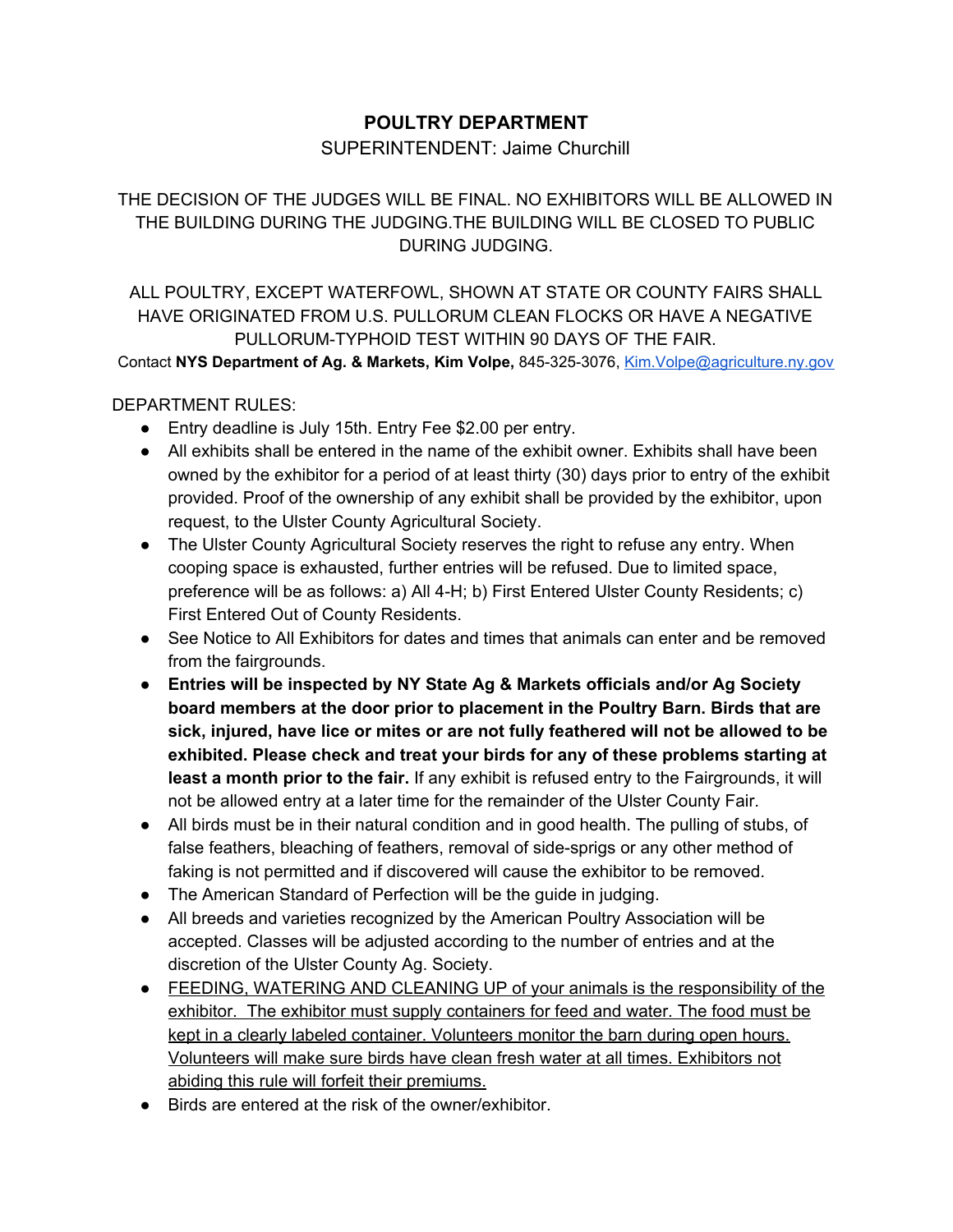- Specimens may not compete in more than one class.
- No exhibitor may handle any birds belonging to another exhibitor without the consent of the owner or the judge during the judging. The poultry superintendent reserved the right to handle birds without consent to recage or remove sick birds.
- ENTRIES WILL BE LIMITED UP TO 20 BIRDS PER EXHIBITOR. The fair sponsor may limit the number of breeds shown by any exhibitor.

# **Class Number**

# **STANDARD**

- **1. American-** Buckeye, Chantecler, Delaware, Dominique, Holland, Java, Jersey Giant, Lamona, New Hampshire, Plymouth Rock, Rhode Island Red, Rhode Island White, **Wyandotte**
- **2. Asiatic** Brahma, Cochin, Langshan
- **3. Continental** Barnevelder, Campine, Crevecoeur, Faverolles, Hamburg, Houdan, La Fleche, Lakenvelder, Marans, Polish, Welsummer
- **4. English** Australorp, Cornish, Dorking, Orpington, Redcap, Sussex
- **5. Mediterranean-** Ancona, Andalusian, Catalana, Leghorn, Minorca, Sicilian Buttercup, Spanish
- **6. All Other Standard Breeds** Ameraucana, Araucana, Aseel, Cubalaya, Malay, Modern Game, Naked-neck, Old English Game, Phoenix, Shamo, Sultan, Sumatra, Yokohama

### **BANTAM**

- **7. Modern Game**
- **8. Game** American Game, Old English Game
- **9. Single Comb Clean Legged** Ancona (single comb), Andalusian, Australorp, Campine, Catalana, Delaware, Dorking (single comb), Dutch, Holland, Japanese, Java, Jersey Giant, Lakenvelder, Lamona, Leghorn (single comb), Minorca (single comb), Naked-neck, Nankin (single comb), New Hampshire, Orpington, Phoenix, Plymouth Rock, Rhode Island Red, Serama, Spanish, Sussex, Welsummer
- **10. Rose Comb Clean Legged-** Ancona (rose comb), Bearded d'Anvers, Dominique, Dorking (rose comb), Hamburg, Leghorn (rose comb), Minorca (rose comb), Nankin (rose comb), Redcap, Rhode Island Red, Rhode Island White, Rosecomb, Sebright, **Wyandotte**
- **11. Feather Legged-** Belgian Bearded d'Uccle, Booted, Brahma, Cochin ,Faverolles, Langshan (Croad Langshan), Silkie, Sultan
- **12. All Other Comb Clean Legged-** Ameraucana, Araucana, Buckeye, Chantecler, Cornish, Crevecoeur, Cubalaya, Houdan, La Fleche, Malay, Polish, Shamo, Sicilian Buttercup, Sumatra, Yokohama

# **DUCK**

- **13. Bantam-** Call, East Indie, Mallard
- **14. Light-** Campbell, Magpie, Runner, Welsh Harlequin
- **15. Medium-** Buff, Cayuga, Crested, Swedish
- **16. Heavy-** Appleyard, Aylesbury, Pekin, Rouen, Muscovy, Saxony

**GOOSE**